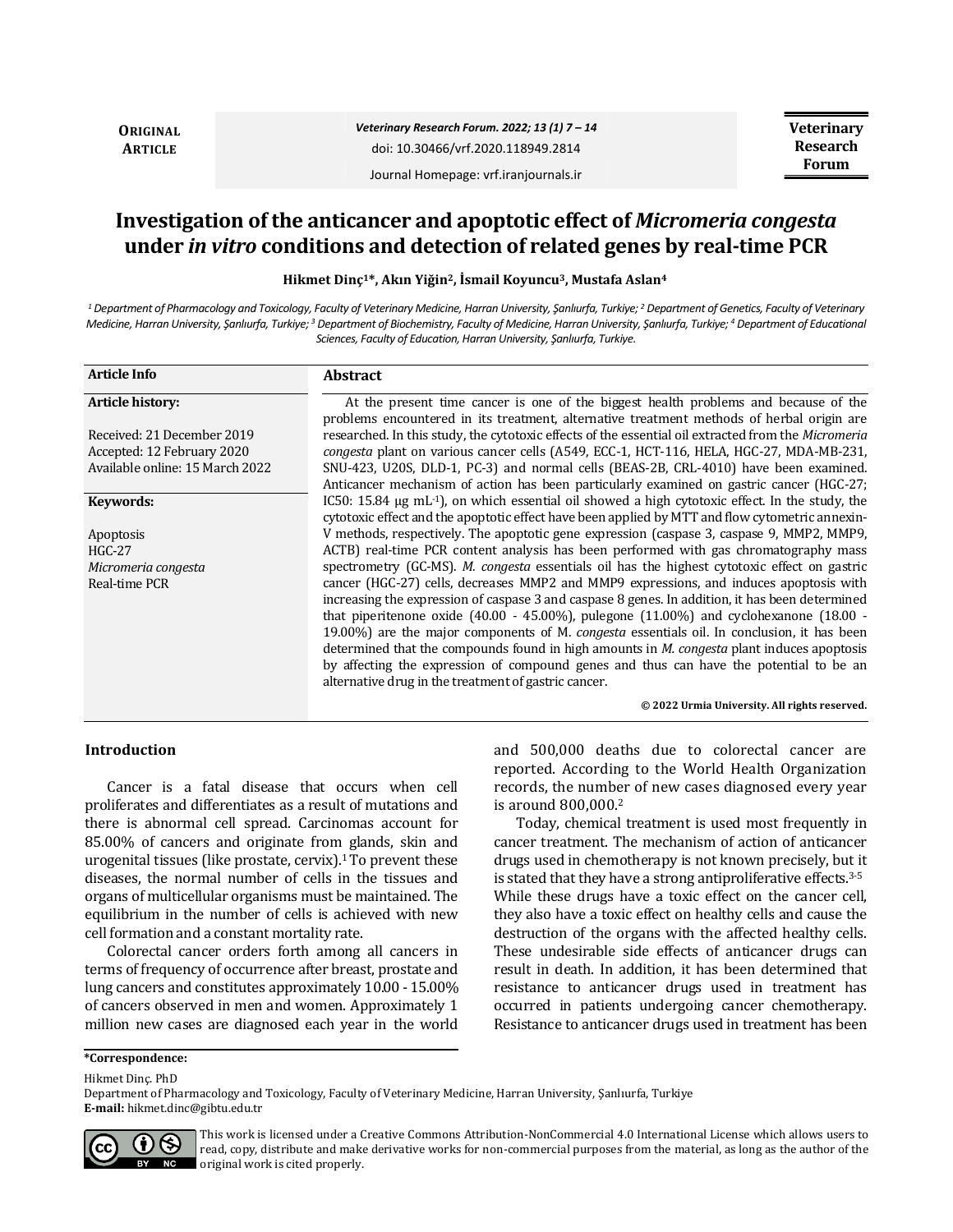determined in patients. In a study, chemotherapy improved 80.00% of patients with cancer, but 20.00% of patients were found to have cancer cells with developing resistance to chemotherapeutic drugs or creating fatal toxicity.<sup>6</sup>

For these reasons, the main methods and drugs used in cancer treatment are considered to be insufficient today. In recent years, alternative treatment methods are sought due to problems encountered in cancer treatment. In recent studies for this purpose, the anticancer effects of synthetic and herbal medicines against various types of cancer have been investigated. As a result of these studies, it has been suggested that secondary metabolites in plants should be used as an alternative method for the treatment of cancer. In many countries, especially in European countries, studies on the effect of different cancer cells are carried out intensively using plant extracts.7-9

Today there are many compounds of plant origin that have been proven to own apoptotic and antitumor effect and they are used for therapeutic purposes. The antimitotic taxol compound is obtained from the compound synthesized by a symbiotic living fungus in the bark of the *Taxus brevifolia* plant and currently used in the treatment of many cancer types - including cervix, lung, breast cancer and Kaposi's sarcoma in AIDS patients.<sup>10</sup> Campothecin which is synthesized from *Camptotheca acuminata* plant is a compound with anticancer activity, used in Chinese medicine, $11$  The herbal medicines, obtained via isolation from plants such as vincinistine, vinblastine, taxol, camptothecin and podophyllotoxin are successfully used in cancer chemotherapy.<sup>12</sup>

Many studies have been conducted on the anti-cancer activities of extracts of medicinal plants.13-15 Compounds such as alkaloids, tannins, flavonoids and phenolics have therapeutic effects for human health.<sup>16,17</sup>

To determine the biological and pharmacological activities of plant extracts, the toxic or non-toxic effect on different cell lines must be examined. In these *in vitro* cyto-toxicity tests, the effects of compounds bearing drug property or having drug potential effects on the incubated cell culture are evaluated. With these tests, it is possible to analyze a large number of substances in a short time and the basic results can be translated on the animal experiments. There are numerous cytotoxicity tests with different mechanisms and sensitivities. Tetrazolium tests (MTT, MTS, XTT, WST) are mostly preferred by researchers.<sup>3</sup>

Traditional medicines obtained from such plants have an important place in the treatment of diseases as they have fewer side effects compared to synthetic drugs and the synergistic effect of the compound combination.18,19

Biological efficiency, quality standardization and prevention of contamination by external factors are very important for the plants used in these studies. In addition, to determine the content analysis of chemicals extracted, it is necessary to examine and register those in herbarium.

*Lamiacea* member plants are widely grown in the mountainous areas of the Mediterranean, Eastern and Southeastern Anatolia regions. It has been known that there are 14 *Micromeria* species and their 22 taxa in Turkiye's flora and 12 of these grow endemically. The *M. congesta* grows naturally in the mountainous areas of Şanlıurfa, Adıyaman and Gaziantep and is locally known as 'Kaya Yarpuzu', 'Gihayepaluk' and 'Pungetehta'. It has been reported that the decoction of aerial parts of the plant has been used by local people for treating respiratory diseases and cough. It has been stated that the essential oil extract obtained from the plant bear antimicrobial, antioxidant, anti-inflammatory, antiseptic, antirheumatic MSS stimulant properties and is used as analgesic for tooth aches.20-24

The antimicrobial and antioxidant properties of *M. congesta* have been studied previously, but cytotoxic and anticancer activities have not been studied. In this study, we aimed to determine the anticancer effects of the essential oil obtained from *Micromeria congesta* Boiss. et Hausskn. ex Boiss plants, which are traditionally used for medical purposes in the treatment of various diseases in our region, *in vitro.*

#### **Materials and Methods**

**Plant material.** The essential parts of *M. congesta*  were collected at Germüş village (37° 12' 2" N, 38° 51' 12" E; altitude 550 m) in Şanlıurfa province in July-August 2018 during the flowering period. The identification of the collected plants was made by Dr. Mustafa Aslan and stored in Harran University herbarium with the number 4521. Samples were air dried - and stored in polyethylene bags until used. The essential oils of the dried parts were obtained by hydrodistillation using the Clevenger apparatus. The essential oil was extracted by hydrodistillation using a modified Clevenger apparatus coupled to a 2.00 L round-bottom flask. 40.00 - 150 g of dried aerial parts of the plants were cut into small pieces and then subjected to hydrodistillation for 8 hr using a Clevengertype apparatus. The essential oils were collected and stored in sealed vials protected from the light at –18.00 ˚C before analysis. The essential oils of species were diluted by dichlorometane (1:3,  $v/v$ ) before the gas chromatography run. The yield of the essential oil of *M. congesta* on a dry weight basis was 3.20% (v/w). The oil was colorless. The oil samples were dried over hydrous sodium sulfate and allowed to stand at 4.00 ˚C until analysis. 25-27

**The specifications of gas chromatography mass spectrometry (GC-MS) device.** The GC-MS analysis for determining the chemical content of essential oil extract was conducted in Shimadzu brand (Shimadzu Corporation, Kyoto, Japan) device owning TRB-WAX (100% polyethylene glycol) column (0.25 mm × 30.00 m, 0.25 μm film layer thickness) and electron impact (EI) detector. In the analysis, the column temperature was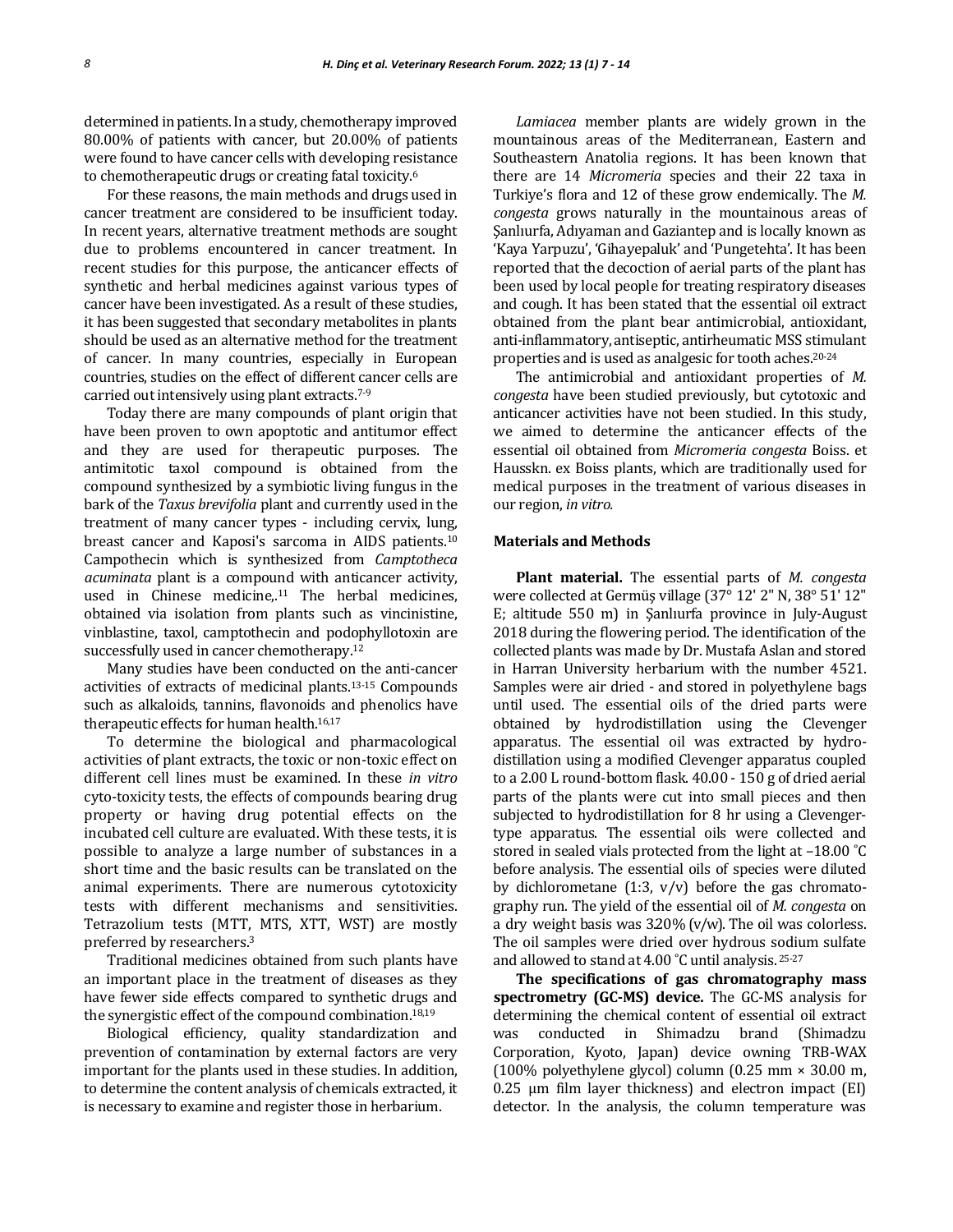increased from 50.00 ˚C to 160 ˚C with an increase rate of 3.00 ˚C per min and waited 10 min at this temperature and then temperature was increased to 260 ˚C again with an increase rate of 3.00 ˚C per min using Helium at a flow rate of 1.00 mL per min as the carrier gas. The sample volume, the injection volume and the ionization voltage were set to 2.00 mL, 1.00 μL and 70.00 eV, respectively. Mass Range was kept at 41.00 - 400 Mw. Quantitative amount were determined with calculating peak areas. The extracted compounds were identified by the method of comparison with the data in the mass spectral library of the International Standards and Technology Industry.

**Cells and culture conditions.** In this study, human prostate (PC-3), adenocarcinomic human (A549), endometrial cancer (ECC-1), human colon cancer (HCT-116, DLD-1), cervival cancer (HELA), gastric cancer (HGC-27), breast cancer cells (MDA-MB 231), hepatocellular carcinoma (SNU 423), osteosarcoma (U20S) and normal epithelial (BEAS-2B, CRL-4010) cell lines were used which were obtained and stocked from ATCC (Manassas, USA). Cell lines were fed and proliferated in DMEM (Thermo Fisher Scientific, Waltham, USA) F12 and RPMI-1640 (Thermo Fisher Scientific) petri dish that was supported with 10.00% FBS (Merck, Darmstadt, Germany) and 1.00% glutamine (Sigma-Aldrich, St. Louis, USA). All cells were incubated at 37.00  $^{\circ}$ C in a 5.00% CO<sub>2</sub> atmosphere. Cells were removed with 0.25% trypsin, (Thermo Fisher Scientific) 0.03% EDTA (Merck) and passaged at a 1:2 or 1:3 ratios as suggested by ATCC, unused cells were stored in 95.00% petri dish and 5.00% Dimethyl sulfoxide (DMSO; Merck), at –80.00 ˚C deep freezer for short-term or long-term, in liquid nitrogen.

**Determination of cytotoxic effect of** *M. congesta* **essential oil by MTT assay.** Cytotoxic effects of *M. congesta* essential oil were examined using MTT method. The MTT test is done via basing on the principle of breaking down the metabolic activity in the living cells by mitochondrial dehydrogenase enzyme to form soluble formazan salts. Cells were opened from stock and planted into 25.00 cm<sup>3</sup> flasks, removed by trypsinization at 80.00 - 90.00% and then planted to 96-well sterile plates, for populating  $1.00 \times 10^4$  cells per well. After 24 hr period, 5-FU (Pubchem, Bethesda, USA) and *M. congesta* oil were dissolved with DMSO and applied to each extract and cytotoxic dose was tried to be found. Plant extracts were added to each well with 200 μL volume and then incubated in a 37.00 ˚C oven in a 5.00% CO<sup>2</sup> atmosphere for 48 hr. After the incubation period, the nutrient in the wells were removed and 90.00 μL MTT solution was added on to 20.00 μL serum-free petri dish and allowed to incubate for an average of 4 hr. At the end of the incubation, the nutrient on plates was removed and after the formazan crystals were dissolved with 100 μL DMSO, the absorbance values were measured by spectrophotometer at 570 - 690 nm wave length. The difference between the mean value of the wells with cells and the mean values of wells without cells were measured and the percentage cytotoxicity was calculated by applying the formula. The dose which killed 50.00% of the culture (IC50) was calculated from the curve of the graph plotted according to the readings.

**Apoptosis analysis (flow cytometry).** Annexin-V-FITC test was used to examine the essential apoptotic effects. As a result of cytotoxic examination, IC50: 15.84 apoptotic efficacy of upper doses. The *M. congesta* essential oil extract was added to the cells in 25.00 μg mL-1 and 50.00 μg mL-1 doses and then the cells were incubated for 48 hr for performing apoptotic analysis using FITC annexin-V Apoptosis Detection Kit I (Becton Dickinson Biosciences, Franklin Lakes, USA) according to the manufacturer's recommendation. Briefly, the cells were centrifuged at 1,200 rpm for 5 min and suspended in tube with 1X binding buffer. Then 5.00 μL of fluorochromeconjugated annexin-V and 5.00 µL of Propidium Iodide color or 7-Amino-Actinomycin D (7AAD) were added and incubated in the dark for 15 min at room temperature. After the incubation period, the percentage of apoptotic cells at the end of incubation period was examined by flow cytometry (BD Biosciences) analytical method.

**Molecular genetic analysis.** The gene expression analysis was performed by real-time PCR, using three groups, each containing eight samples. *M. congesta* (*M. c* HGC-27) and 5 fluorouracil (5-FU PC-3) were applied to the HGC-27 cell lines. Only HGC-27 was used as control group cells. RNA isolation was performed with  $1.00 \times 10^6$ PC-3 cells for each sample in the group, in compliance with the High Pure RNA isolation kit protocol (Roche Diagnostics, Basel, Switzerland). The RNA purity and integrity were checked by NanoDrop spectrophotometer (Nanodrop 2000; Thermo Fisher Scientific) gel electrophoresis (Mini-PROTEAN® Tetra Cell; Bio-Rad, California, USA) cDNA extract was performed according to the cDNA Transcriptor First Strand cDNA synthesis kit procedure (Roche Diagnostics). The cDNAs extract was obtained by keeping this mixture in Thermal Cycler at 25.00 ˚C for 10 min, at 50.00 ˚C for 60 min and at 85.00 ˚C for 5 min. Primers for target and reference genes were designed by IDTDNA primer design software (Table 1).

**Table 1.** Genes expressions primers sequences

| <b>TWOTE 11</b> Genes expressions primers sequences |                                    |  |  |  |
|-----------------------------------------------------|------------------------------------|--|--|--|
| Oligonucleotide ID                                  | <b>Nucleotide Sequence</b>         |  |  |  |
|                                                     | 5'-GCTGCCTGTAACTTGAGAGTAG-3'       |  |  |  |
| Caspase 3                                           | 5'- GTATGGAGAAATGGGCTGTAGG - 3'    |  |  |  |
| Caspase 9                                           | 5'- GAGGAAGAGGGACAGATGAATG -3'     |  |  |  |
|                                                     | 5'- CATGTCAGTAGTGCAGAGGTT -3'      |  |  |  |
| $MMP-2$                                             | 5'- TGCTGAAGGACACACTAAAGAA -3'     |  |  |  |
|                                                     | 5'- CGCATGGTCTCGATGGTATT-3'        |  |  |  |
| MMP-9                                               | 5'GTG CTG GGC TGC TGC TTTGCT G 3'  |  |  |  |
|                                                     | 5' GTC GCC CTC AAA GGT TTGGAA T 3' |  |  |  |
| ACTB                                                | 5'-CTGGAACGGTGAAGGTGACA-3'         |  |  |  |
|                                                     | 5'-CGGCCACATTGCAGAACTTT-3'         |  |  |  |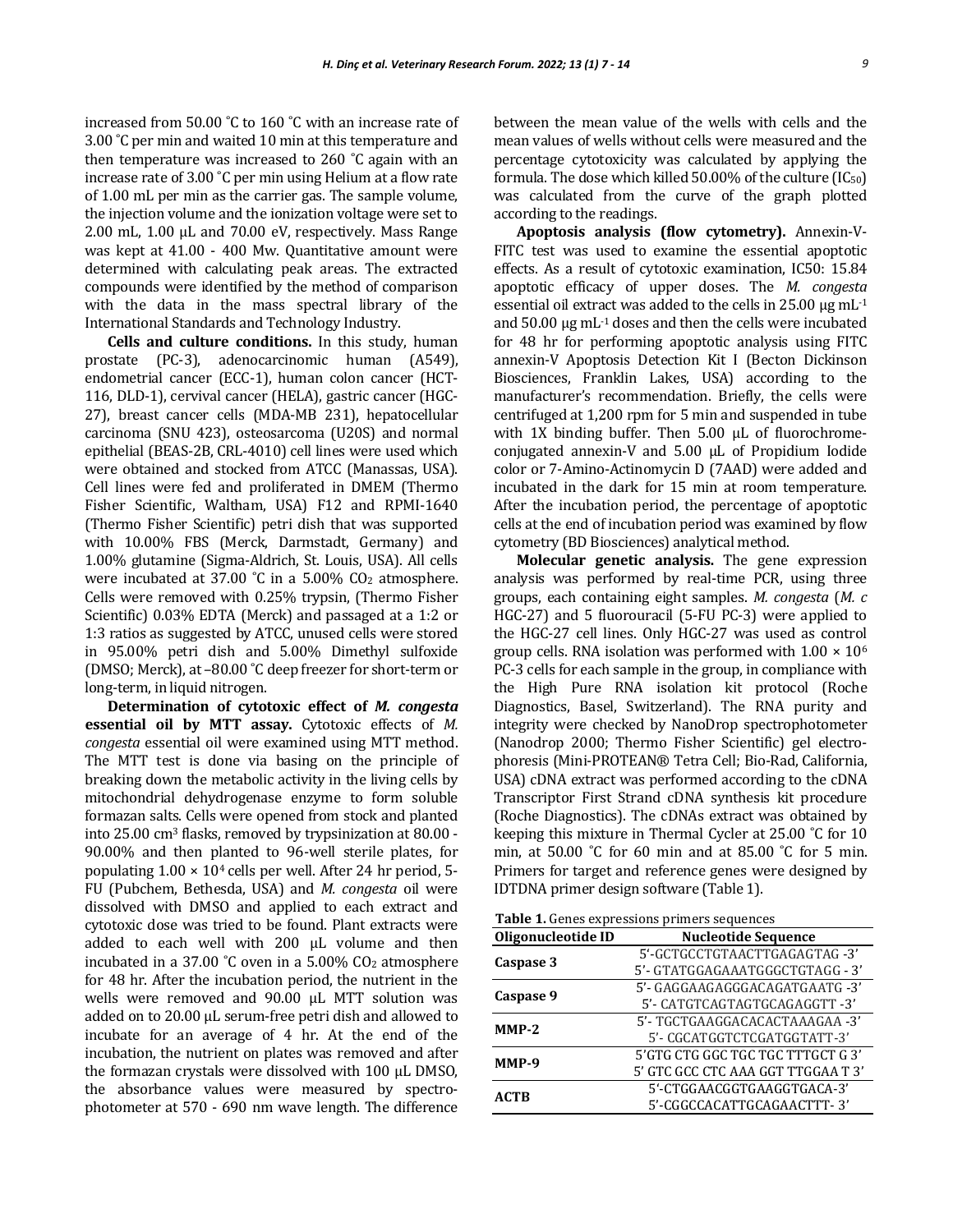In the real-time PCR study, the primer sequences were designed and used for the target genes caspase 3, caspase 9, MMP2, and MMP9 together with ACTB (Beta actin) reference genes. The study was conducted with the PCR mixing protocol having a total mix volume 18.00 µL, consisting of 12.40 µL ddH<sub>2</sub>O, 1.60 µL Mg<sup>+2</sup> (25.00 Mm), 2.00 µL Light Cycler DNA Master SYBR Green I 10X concentration, 1.00 µL Primary Forward (Target or ACTB), 1.00 µL Primary Revers (Target or ACTB), and then 2.00 µL of each Target cDNA or ACTB was added on top of this mixture for reaching a total ultimate concentration volume of 20.00 µL. The realtime PCR protocol was performed with one cycle at 95.00 ˚C for 30 sec, 45 cycles at 95.00 ˚C, at 60.00 ˚C for 30 sec, at 72.00 ˚C for 20 sec and one cooling cycle at 40.00 ˚C for 30 sec. The study was conducted with Qiagen Rotor-Gene® Q real-time PCR device (Qiagen, Hilden, Germany) by adding 5.00 µL cDNA to above mixes for each sample.

**Statistical analyses.** The results were expressed as mean ± standard deviation. The spectrophotometric measurement results obtained as a result of the MTT method applied for the cytotoxicity determination of HGC-27 cells were evaluated statistically with the Student's *t* test using the Graph Pad Prism (version 5.0; GraphPad software Inc., San Diego, USA) . Significance value was accepted as *p* < 0.05.

# **Results**

**Gas chromatography mass spectrometry.** As a result of the analysis of the essential oil extract obtained from dried *M. congesta* plant, the major components of the chemical structure were found to be piperitenone oxide (40.00-45.00%), pulegone (11.00%) and cyclohexanone (18.00 - 19.00%), (Fig. 1).

**Cytotoxic activity.** After examining the cytotoxic effects of *M. congesta* essential oil extract on A549, ECC-1, HCT-116, HELA, HGC-27, MDA-MB-231, SNU-423, U20S, DLD-1, PC-3, BEAS-2B and CRL-4010 cells by MTT method, IC<sup>50</sup> (cytotoxic 50:50% cell death) values were determined and all results were plotted and shown in Figure 2A.



**Fig. 2. A)** Investigation of the cytotoxic activity of *M. congesta* essential oil on HGC-27 cells by MTT method ( $\mu$ g mL $^{-1}$  as mean  $\pm$ SD). \* Statistical significance was evaluated unilaterally compared to the control group (*p* < 0.05); **B)** *M. congesta* gene expression fold change data in HGC27 cell line.

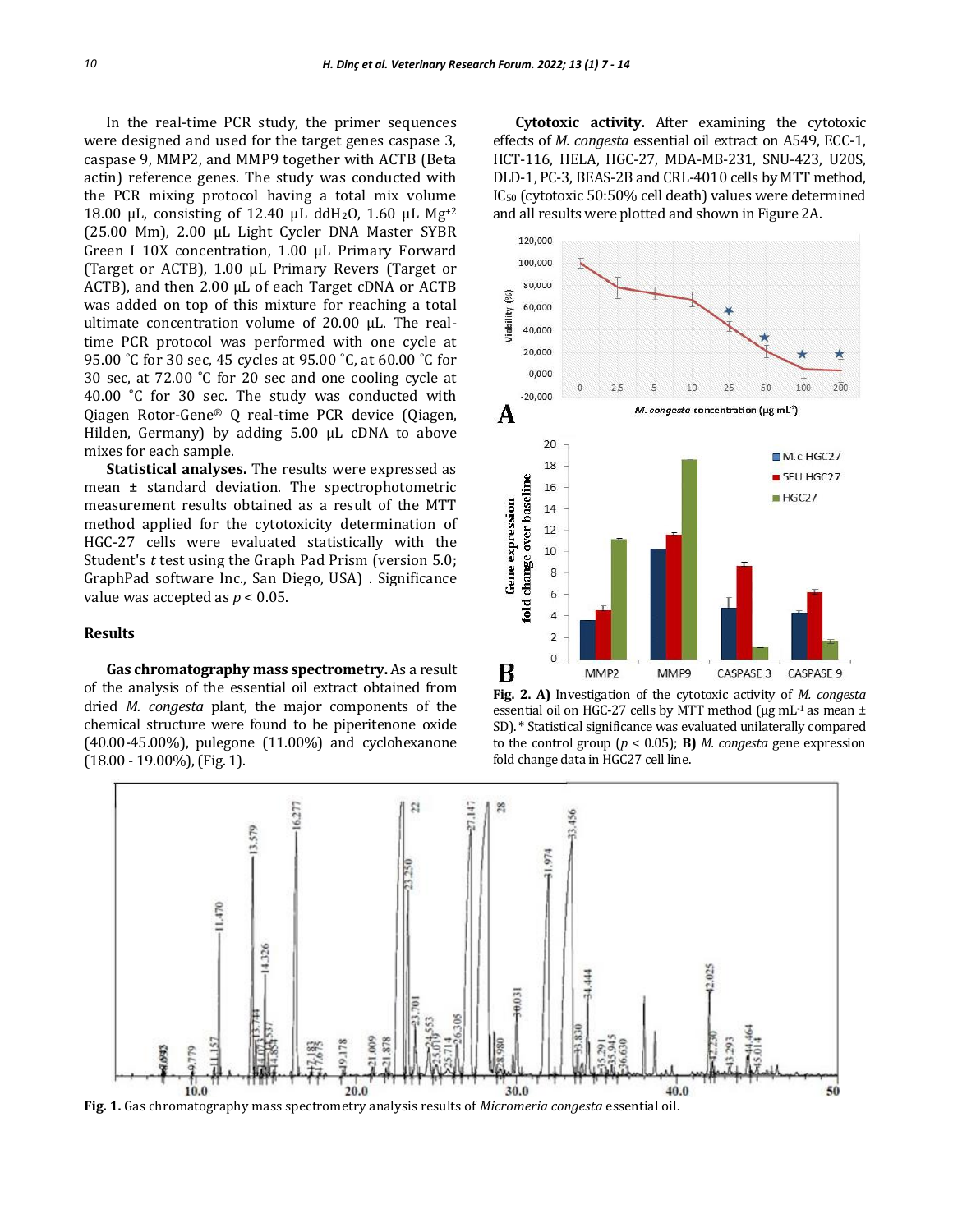It was observed that the essential oil extract obtained from *M. congesta* plant significantly reduced the viability of cancer cells. It was found out that the extracted compounds showed different doses of cytotoxic effect on cancer cells. It was determined that among these concentration levels, *M. congesta* showed the strongest cytotoxic effect on HGC-27 cells at 50.00  $\mu$ M dose level (IC<sub>50</sub>: 15.84  $\mu$ M), (Table 2). It was also determined that the cytotoxic effects of *M. congesta* compound on the other cancer cells was very low compared to the cytotoxic effects on healthy cells. Therefore, the molecular mechanism of the essential oil extract of *M. congesta* plant on cancer cell (HGC-27) gastric cancer cells, which was found to have the strongest cytotoxic effect among 12 cancer cells was examined.

**Table 2.** Cytotoxic effects of *M. congesta* essential oil extract on the cancer and normal cell line  $(IC_{50}: \mu g \text{ mL}^{-1})$ .

| <b>Cell lines</b> | M. congesta        | 5-FU               |  |
|-------------------|--------------------|--------------------|--|
| A549              | $65.19 \pm 12.50$  | $23.90 \pm 5.20$   |  |
| <b>BEAS-2B</b>    | $15.91 \pm 2.30$   | $24.80 \pm 4.30$   |  |
| <b>CRL-4010</b>   | $39.48 \pm 11.30$  | $133.70 \pm 11.20$ |  |
| $ECC-1$           | $29.22 \pm 5.60$   | $32.80 \pm 10.30$  |  |
| <b>HCT-116</b>    | $38.71 \pm 5.63$   | $69.90 \pm 10.70$  |  |
| <b>HELA</b>       | $42.94 \pm 8.20$   | $14.00 \pm 1.20$   |  |
| <b>HGC-27</b>     | $15.84 \pm 1.60$   | $2.20 \pm 0.80$    |  |
| <b>MDA-MB-231</b> | $27.46 \pm 4.20$   | $11.10 \pm 3.20$   |  |
| <b>SNU-423</b>    | $31.68 \pm 7.30$   | $44.40 \pm 3.20$   |  |
| <b>U20S</b>       | $134.86 \pm 18.30$ | $118.10 \pm 19.20$ |  |
| DLD-1             | $29.64 \pm 10.20$  | $55.40 \pm 14.80$  |  |
| $PC-3$            | $24.14 \pm 2.30$   | $67.60 \pm 10.50$  |  |
| <b>CRL-4010</b>   | $99.59 \pm 9.85$   | $45.30 \pm 15.20$  |  |
| <b>HELA</b>       | $37.68 \pm 6.20$   | $24.20 \pm 5.90$   |  |

**Apoptosis analysis.** The anticancer activity levels of natural extracts obtained from medicinal plants depends on their ability to cause cancer cell death by triggering apoptosis. In our study we conducted cell cytotoxicity experiments using 25.00  $\mu$ g mL<sup>-1</sup> and 50.00  $\mu$ g mL<sup>-1</sup> concentrations of *M. congesta* essential oil extract compound and 5-FU as the positive control. In addition the death rate of HGC-27 cells that were 50.00 μg mL-1, dosed and incubated for 48 hr, and was also analyzed with flow cytometric by annexin-V Apoptosis/Necrosis analysis method for uncovering whether the cell deaths were mainly apoptotic cell death or not.

For each sample, 10,000 cell counts were performed on flow cytometry. Annexin-V (-) and PI (-) cells are healthy, annexin-V (+) and PI (-) cells were early apoptotic, annexin-V $(+)$  and PI $(+)$  cells were late apoptotic and finally annexin- $V$  (-) and PI (+) cells were considered to be necrotic (Fig. 3, Table 3). When apoptotic / necrotic cell death rates of two different doses of essential *M. congesta* applied group were compared to control group, apoptotic cell death was observed in both doses. At  $25.00 \mu g \text{ mL}^{-1}$ dose, it was found that early apoptosis was 17.20%, late apoptosis was 8.80%, necrosis was 6.10% and apoptotic effect was increasing with increasing dose. It was found that the  $50.00 \mu g$  mL<sup>-1</sup> dose level caused a high rate of apoptosis. Apoptotic effect was mostly in late apoptosis stage (37.00%) and the percentage of late apoptosis stage was increasing (8.80-37.00%) with dose increase (Table 3). It was determined that the number of living cells was decreased due to the increase in dose in the group applied in *M. congesta*, while an increase in the number of cells undergoing apoptosis was observed. Compared to the negative group and the number of live cells was decreased significantly (*p* < 0.05) in the group applied in *M. congesta.*  There was a significant increase in the number of cells apoptosis ( $p < 0.05$ ). It was observed that the application of 50.00 µg mL-1*M. congesta* was very close to the positive (5-FU) group of cells of late apoptosis. As a result, it was determined that *M. congesta* essential oil had an effect close to 5-FU used in chemotherapy. When the related gene expressions of HGC-27 cells were examined, it was shown that decreased MMP2, MMP9 expressions and increased the expression of caspase 3 and caspase 8 genes in HGC-27 cells by increasing apoptosis (Fig. 2B). The MMP2 and MMP9 genes are the genes that encode an enzyme that breaks down the type IV collagen, which is the main structural component of the basal membranes. The caspase 3 and caspase 9 genes are important genes involved in apoptosis. These genes were upregulated 3 times for caspase 3 and 2 times for caspase 9 compared to the control group (HGC-27) with a statistically significant difference ( $p < 0.05$ ). However, the group (5-FU HGC-27) was higher than the other two groups, indicating that *M. congesta* caused the cells to undergo apoptosis although not as effective as 5-FU.



**Fig. 3.** Induction of apoptosis in HGC-27 cells by *M. congesta* and 5-FU The apoptosis ratio was analysed by flowcytometry. Data analyses of HGC-27 cells and contour diagram of annexin-V/PI flow cytometry.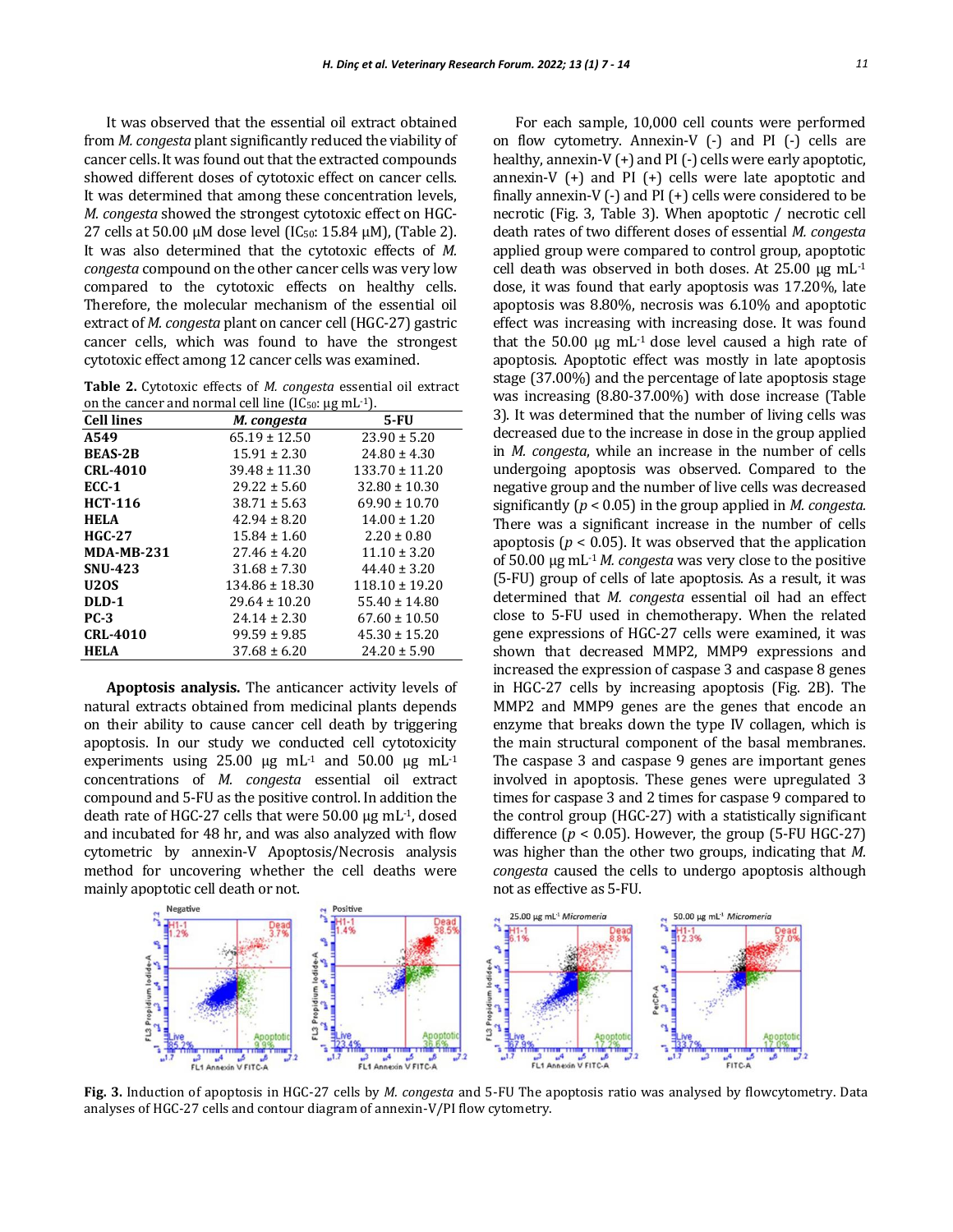| Groups                                                 | Live $(\%)$                     | Early apoptosis (%)            | Late apoptosis (%)            |
|--------------------------------------------------------|---------------------------------|--------------------------------|-------------------------------|
| <b>Negative</b>                                        | $85.20 \pm 15.20$               | $9.90 \pm 3.50$                | $3.70 \pm 1.20$               |
| 5-FU $(25.00 \,\mu g \,\text{mL-1})$                   | $23.40 \pm 2.36$ <sup>a</sup>   | $36.60 \pm 7.90$ a             | $38.50 \pm 6.50$ <sup>a</sup> |
| M. congesta $(25.00 \,\mathrm{µg} \,\mathrm{mL}^{-1})$ | $67.90 \pm 10.10$ <sup>ab</sup> | $17.20 \pm 5.60$ <sup>ab</sup> | $8.80 \pm 2.35$ <sup>ab</sup> |
| <i>M. congesta</i> $(50.00 \mu g \text{ mL}^{-1})$     | $33.70 \pm 4.50$ <sup>ab</sup>  | $17.00 \pm 4.20$ <sup>ab</sup> | $37.00 \pm 7.60$ <sup>a</sup> |

**Table 3.** Apoptotic effects of *M. congesta* essential oil extracts on the HGC-27 cell line. Data are presented as mean standard error of the mean  $(n = 3)$ .

ab indicate statistical significance compared to the negative and 5-FU groups, respectively (*p* < 0.05 for both comparisons).

#### **Discussion**

The aim of cancer treatment is to stimulate apoptosis of cancerous cells. Uncontrolled increase in cell proliferation and dysfunctional apoptosis mediate carcinogenesis.<sup>28</sup> In studies carried with plants, it has been reported that apoptosis was stimulated by cytotoxic effect and the cancer cell death was increased. Turan *et al.* showed in their study that the dimethyl sulfoxideyl extract obtained from the primula vulgaris plant's leafs demonstrated a selective cytotoxic effect on human lung, liver, breast, prostate and colon cancer cell series, compared to normal human fibroblast cells.<sup>29</sup> In another study, it was reported that *P. kurdica* inhibited cell proliferation of HELLA and prostate cancer cell lines with methanol extracts and the ethanol and methanol extracts of *H. calycinum* inhibited cell proliferation in different cancer lines.<sup>30</sup> Herbal medicines such as vinciristine, vinblastine, taxol, camptothecin and podophyllotoxin isolated from plants are used in chemotherapy against cancer.<sup>12</sup>

Many studies have been conducted in different countries trying to uncover the pharmacological activities of *Micromeria* species, especially such as antiseptic, anesthetic, antioxidant, anticholinesterase, antibacterial, antifungal and insecticide. Herken *et al.* reported that *M. congesta* essential oil was found to show high antibacterial activity against 12 bacterial species causing infections in human.<sup>23</sup> Alwan *et al.* reported that the extract of *Micromeria barbata* was particularly useful against multiple resistant pathogens in human infections.<sup>20</sup> Alizadeh and Ranjbaran stated that *Micromeia hedgei* indicated good antimicrobial activity against five important pathogens.<sup>31</sup> In a study conducted in Italy, it was reported that *Micromeria fruticulosa* had antibacterial effect by analyzing the content of the essential oil.<sup>32</sup> The essential oils of *M. persica* in Iran were found to be antimicrobial.<sup>21</sup> This study was the first study examining the cytotoxic and anticancer effect of *M. congesta* essential oil. In our study it was found that *M. congesta* essential oil significantly increased apoptosis (18.00 - 37.00%) on HGC-27 gastric cancer cells compared to control drug. It has been reported that the essential oils obtained from various plants are widely used in traditional medicine and these natural compounds obtained from plants have a potential field of use in the treatment of many diseases, especially cancer.

*Micromeria* species have been reported to have many pharmacological activities such as antirheumatic diseases, antiseptic, anesthetic, and extracts of some species have antioxidant, anticolinesterase antibacterial, antifungal and insecticide effects. In this study, in which the cytotoxic activity of the essential oil extract of the *M. congesta* plant was also examined, when the results were examined, it was seen that the IC<sup>50</sup> values in the nine cancer cell series of the extract were in the concentration range of 15.84 - 134.86 μg mL-1. When the values obtained in cancer cell series were compared to the values obtained in normal fibroblast cells, it was understood that the cytotoxic effect of the extract was selective and the most selective cytotoxic effect was obtained in the HGC-27 cell series.

In their study, Koç reported that methanol extract of *P. kurdica* and ethanol and methanol extracts of *H. calycinum* inhibited cell proliferation in HeLa, MCF-7 and prostate cancer cell lines, and in another study, *H. perforatum* species was cytotoxic and antiproliferative.30,33

On the other hand, it was reported that the main chemical component of *M. congesta* essential oil, piperitenone oxide (PO), indicated many bioactivities in cells and animals.34,35 Cancer can be caused by mutations in cell DNA. It is therefore very important that these damaged cells are killed by apoptosis. Apoptotic cell death is controlled genetically. The Bcl-2 family and caspases are the most important genes in the control of apoptosis. Some members of the Bcl-2 family stimulate apoptosis (Proaptoptotik: Bax, Bad, Bid, Bclxs), while others inhibit (Anti-apoptotic: Bcl-2, Bcl-xl). In our study, the caspase 3 and caspase 9 gene expressions were examined and 5-FU group was found to be the highest. In the *M. congesta* applied group, the expressions of these apoptosis factor genes were found to be higher than the control group, in accordance with flow cytometry and cell culture results.

In this study, the effects of essential oil extracted from *M. congesta* on the cytotoxic and anticancer activity were studied and essential oil extract was found to have the potential for cancer therapies through advanced drug studies.

#### **Acknowledgments**

The authors thank Eyyüp Yaşar, chief of the central research laboratory of Harran University and the Faculty of Medicine laboratory.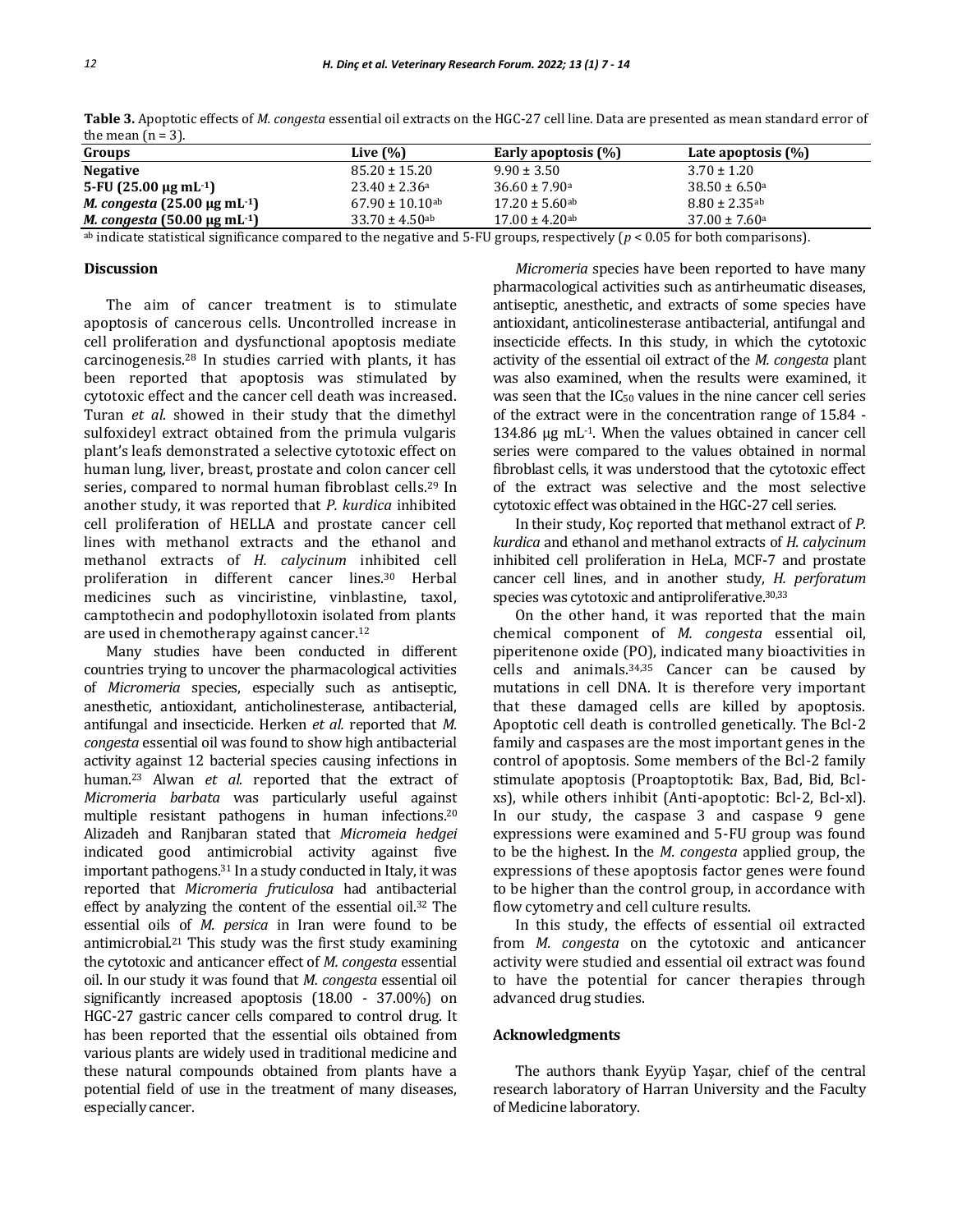### **Conflict of interest**

There is no conflict of interest to declare.

## **References**

- 1. Chakraborty C, Sharma AR, Sharma G, et al. The novel strategies for next-generation cancer treatment: miRNA combined with chemotherapeutic agents for the treatment of cancer. Oncotarget 2018; 9(11): 10164-10174.
- 2. Bresailer RS. Malignant and premalignant lesions of the colon. In: Friedman SL, McQuaid KR, Grendell JH (Eds). Current diagnosis and treatment in gastroenterolgy. 2nd ed. New York, USA: McGraw Hill Medical 2002; 407-435.
- 3. Mork CN, Faller DV, Spanjaard RA. Loss of putative tumorsuppressor EI24/PIG8 confers resistance to etoposide. FEBS Letters 2007; 581(28): 5440-5444.
- 4. Vetoshkina TV, Dubskaya TY, Fomina TI, et al. Toxic effect of vepesid on morphology and function of the rat liver. Bull Exp Biol Med 2007; 143 : 21-23.
- 5. Borovskaya TG, Goldberg VE, Shchemerova YA, et al. Evaluation of the progeny of rats treated with topoisomerase II inhibitor vepesid. Bull Exp Biol Med 2006; 141(5): 515-518.
- 6. Korkmaz S. Evaluation of cytotoxic effects of paclitaxel, quercetin and berberine, A549, HeLa, HT-29, MCF-7 and NIH3T3 in cell culture. PhD Thesis. Anadolu University Health Institute of Sciences. Anadolu, Turkey: 2002.
- 7. Lee KH. Anticancer drug design based on plant-derived natural products, J Biomed Sci 1999; 6(4): 236-250.
- 8. El-Shazly MM, El-Zayat EM, Hermersdörfer H. Insecticidal activity, mammalian cytotoxicity and mutagenicity of an ethanolic extract from Nerium oleander (Apocynaceae), Ann Appl Biol 2000; 136(2): 153-157.
- 9. Zhao QW, Li B, Weber N, et al. Estrogen-like effects of ethanol extracts from several Chinese legumes on MCF-7 cell. Eur Food ResTechnol 2005; 221(6): 828-833.
- 10. Miller H. The story of Taxol: Nature and the politics in the pursuit of an anti-cancer drug. Nat Med 2001; 7: 148. doi.:10.1038/84570.
- 11. Pommier Y, Redon C, Rao VA, et al. Repair of and checkpoint response to topoisomerase I-mediated DNA damage. Mutat Res 2003; 532(1-2): 173-203.
- 12. Kayser O, Quax WJ. Medicinal plant biotechnology: From basic research to industrial applications. New York, USA: Wiley 2006; 1-8
- 13. Stagos D, Amoutzias GD, Matakos A, et al. Chemoprevention of liver cancer by plant polyphenols. Food Chem Toxicol 2012; 50(6): 2155-2170.
- 14. Kitdamrongtham W, Manosroi A, Akazawa H, et al. Potent anti-cervical cancer activity: Synergistic effects

of Thai medicinal plant in recipe N040 selected from the MANOSROI III database. J Ethnopharmacol 2013; 149(1): 288-296.

- 15. Ziech D, Anestopoulos I, Hanafi R, et al. Pleiotrophic effects of natural products in ROS-induced carcinogenesis: the role of plant-derived natural products in oral cancer chemoprevention. Cancer Lett 2012; 327(1-2): 16-25.
- 16. Ginwala R, Bhavsar R, Chigbu DI, et al. Potential role of flavonoids in treating chronic inflammatory diseases with a special focus on the anti-inflammatory activity of apigenin. Antioxidants (Basel) 2019; 8(2): 35. doi: 10.3390/antiox8020035.
- 17. Rawat D, Shrivastava S, Naik RA, et al. An overview of natural plant products in the treatment of hepatocellular carcinoma. Anticancer Agents Med Chem 2018; 18 (13): 1838 -1859.
- 18. Faydaoğlu E, Sürücüoğlu MS The use and economic importance of medicinal and aromatic plants from past to present [Turkish]. Kastamonu Univ J For Fac 2011; 11(1): 52-67.
- 19. Dar RA,Shahnawaz M, Qazi PH General overview of medicinalplants: A review. J Phytopharm 2017; 6(6): 349-351.
- 20. Alwan S, El Omari K, Soufi H, et al. Evaluation of the antibacterial activity of *Micromeria barbata* in Lebanon. J Essent Oil-Bear Plants 2016; 19(2): 321-327.
- 21. Sonboli, A. Biological activity of various extracts and phenolic content of *Micromeria persica* and M. hedgei. Res J Pharmacogn 2015; 2(4): 27-31.
- 22. Akan H, Aydoğdu M, Korkut MM, et al. An ethnobotanical research of the Kalecik mountain area (Şanlıurfa, South-East Anatolia). Bio Divers Conserv 2013; 6(2): 84-90.
- 23.Herken EN, Celik A, Aslan M, et al. The constituents of essential oil: antimicrobial and antioxidant activity of *Micromeria congesta* Boiss. & Hausskn. ex Boiss. from East Anatolia. J Med Food 2012; 15(9): 835-839.
- 24. Mishra RK, Kumar A, Shukla AC, et al. Quantitative and rapid antibacterial assay of *Micromeria biflora* Benth. leaf essential oil against dental caries causing bacteria using phylogenetic approach. J Ecobiotechnol 2010; 2(4): 22-26.
- 25. Çarıkçı, S. The essential oil components of five *Micromeria* species grown in Anatolia. Balıkesir Üniv Fen Bilim Enst derg. 2013; 15(2): 73-79.
- 26. Kirimer N, Özek T, Baser KHC. Composition of the essential oil of *Micromeria congesta*. J Essen Oil Res 1991; 3(6): 387-393.
- 27. Adams RP. Identification of essential oil components by gas chromatography/mass spectrometry, 4th ed. Carol Stream, USA: Allured Publishing Corp. 2007: 268.
- 28. Pore MM, Hiltermann TJN, Kruyt FA. Targeting apoptosis pathways in lung cancer. Cancer Lett 2013; 332(2): 359-368.